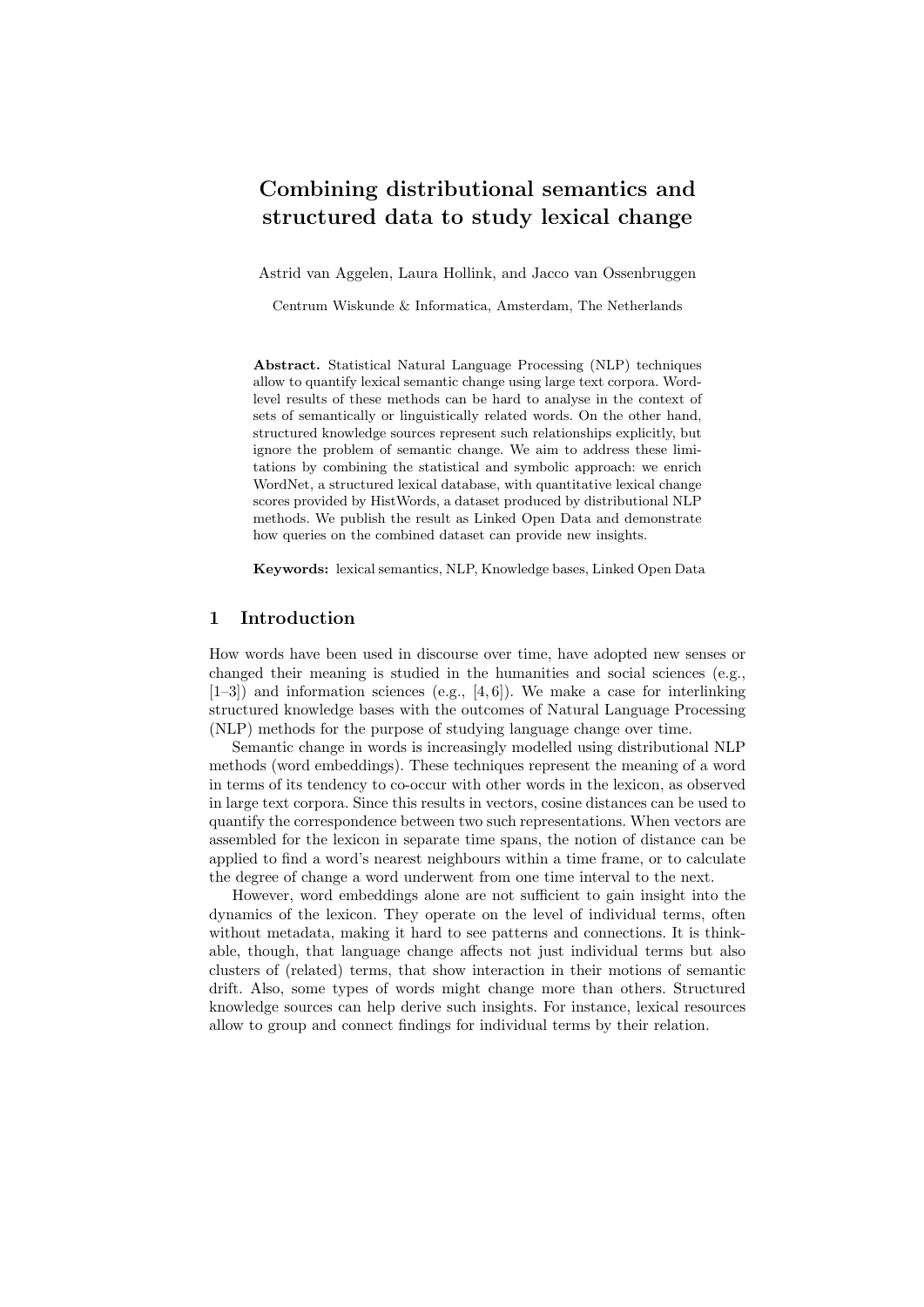At the same time, structured knowledge bases (KBs) benefit from enrichment with semantic change information derived from word embeddings. The largest diverse collection of open knowledge, the Linked Open Data cloud, contains billions of facts about entities and their relations. However, shifts in meaning of these entities are not explicitly encoded, and thus unavailable to these applications. For instance in digital library applications, this could cause problems when mapping contemporary user queries to the metadata vocabulary of archived documents. Khan et al.[7] have introduced a vocabulary, LemonDIA, to describe lexical semantic shifts in KBs from a linguistic perspective. This vocabulary is compatible with, and the expressed knowledge is complementary to, the data curated here.

This paper is a step towards the goal of a structured, interconnected knowledge source of diachronic lexical semantics. It presents an interlinking effort between HistWords, a unique corpus of (open) lexical change data, and WordNet, a lexical database that is part of the Linked Open Data cloud. This combination results in a knowledge graph were concepts, linguistic data elements such as lexemes, and semantic change scores can be queried together. By publishing the data in RDF, we aim to contribute to the (re-)usability of these open corpora.

In the remainder of this paper, we discuss how we linked the HistWords data to lexical entries in WordNet and how the result was represented in an RDF data model. With example queries on this aggregated dataset we demonstrate the use as well as the limitations of the approach.

## 2 Source data

HistWords. HistWords is a research project of 'Word embeddings for Historical Text' at Stanford University that has produced sets of word embeddings and cross-decade lexical change scores. We used all ready-made lexical change scores for English<sup>1</sup>, i.e., for the 10.000 most frequent, non-proper-noun words from the English Google N-Grams dataset<sup>2</sup>. The entries in HistWords are not lemmatised, disambiguated or part-of-speech tagged, hence each similarity score reflects all senses and grammatical functions in which the word can occur. The linking effort to WordNet, which does distinguish between different parts of speech, does not solve this issue, but does make it more explicit. The similarity scores are given between discreet decades. They were calculated as the cosine similarity between the vector for a term derived from corpus material in one decade, and the vector for the same term derived from materials from the other decade. Training was done by the ("word2vec") skip-gram method with negative sampling [9].

Figures are available for every two consecutive decades between 1810 and 1990; i.e., the degree of semantic stability of a lexical term from the 1810s to the 1820s, the 1820s to 1830s, and so on, up to 1980s-1990s. As an example, the word gay seems to have underwent semantic change between the 1980s and 1990s, where the cosine similarity between the two term representations fell to 0.91 (from 0.96 for the 1970s-1980s). In addition, there are figures for every

 $^1$  http://snap.stanford.edu/historical\_embeddings/eng-all\_sgns.zip, fullstats

 $^{\rm 2}$  http://storage.googleapis.com/books/ngrams/books/datasetsv $2.$ html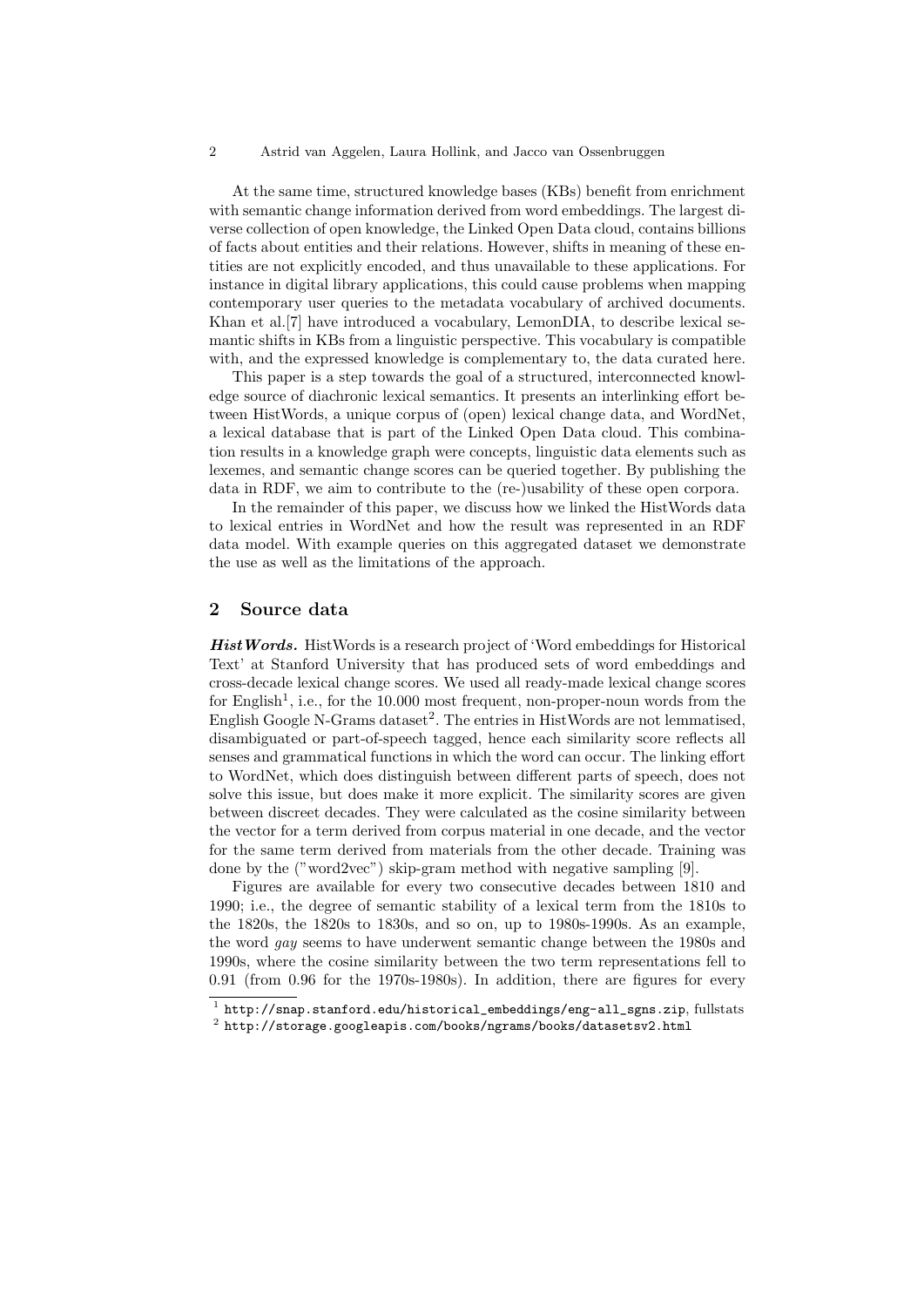decade vs. the 1990s, i.e., for 1810s vs.1990s until 1980s vs. 1990s. These can be used to express the overall change of a lexeme in, for instance, the 20th century (1900s-1990s), or over the entire dataset (1810s-1990s). Due to corpus characteristics, some entries have (some) missing values, which were left out.



Fig. 1. The basic types of the WordNet RDF model.

**WordNet.** WordNet  $[10]$  is a lexical database of English. It is based on the idea of synsets, synonymous terms of a given grammatical category that express the same concept. One term hence can appear in multiple synsets; e.g.,  $\frac{gay(\text{adj.})}{gay(\text{adj.})}$ is part of a synset of adjectives to denote "homosexual or arousing homosexual desires" (alongside *homophile* and *queer*) and a synset of adjectives for "bright" and pleasant; promoting a feeling of cheer" (alongside cheery and sunny).

The RDF conversion of WordNet [8, 11] (henceforth RDF-WordNet) used in this project is based on the Lemon vocabulary. The basic resource types in RDF-WordNet are shown in Figure 1. A lemon:lexicalEntry represents a single lemma of some grammatical type, of which RDF-WordNet counts 158K. The unique base form of each lemma (of type Lemon:Form) is pointed to by lemon:canonicalForm. The grammatical type is indicated through property wn:part of speech. A lemon:LexicalEntry instance connects to one or more senses (wn:Synset) through wn:synset member. Property wn:gloss relates a wn:Synset instance to its definition. When applicable, synsets are interrelated through semantic relations such as hyponymy, entailment, and meronymy. Additionally, each synset is categorised (using wn:lexical domain) into one of 46 semantic-grammatical types such as noun.artifact and verb.emotion.

# 3 Approach

The sourced similarity scores were transformed into change data and connected to WordNet through (stemming and) string matching. The result was represented in RDF and OWL and made available as a Turtle download<sup>3</sup> .

 $^3$  www.github.com/aan680/SemanticChange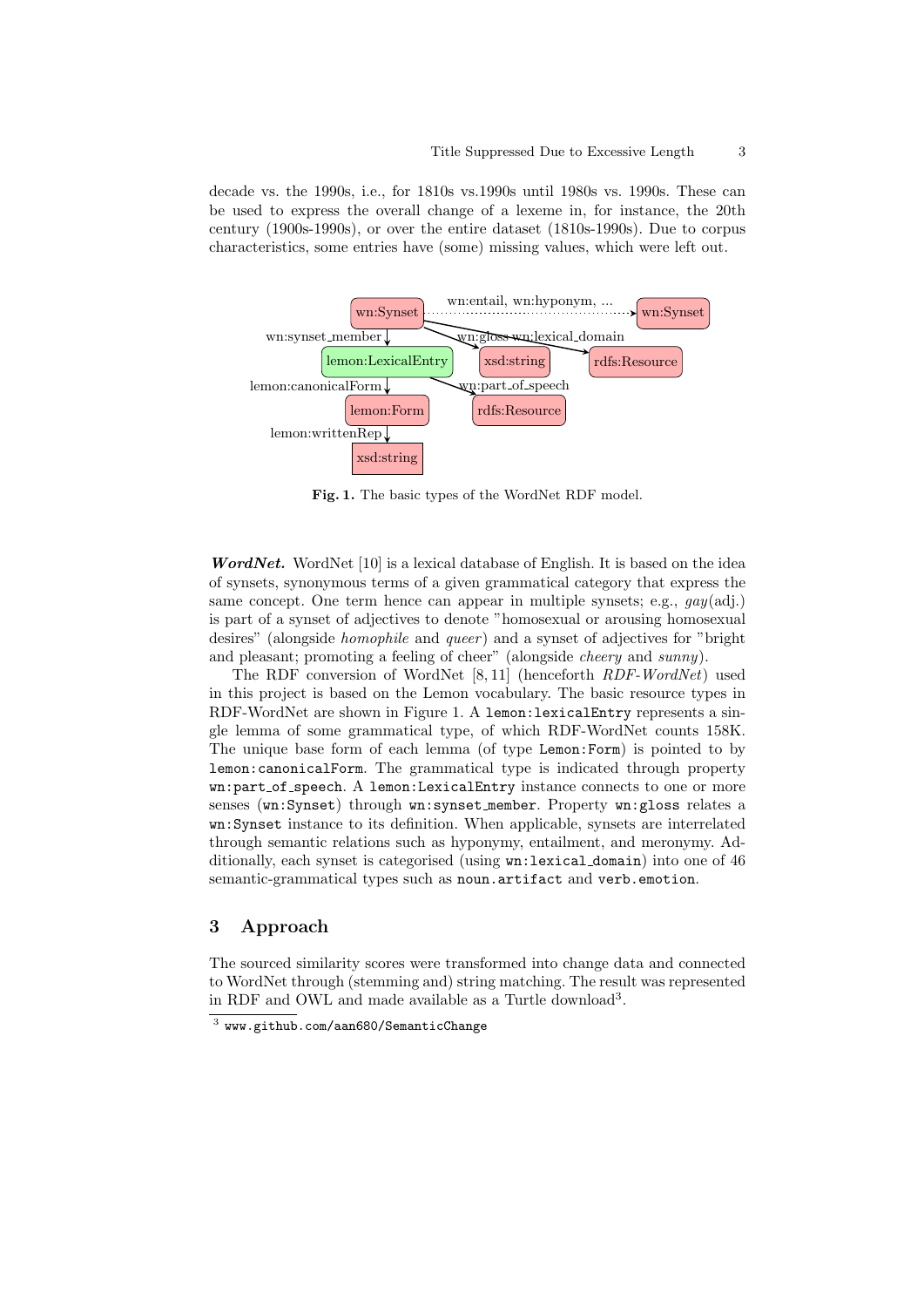4 Astrid van Aggelen, Laura Hollink, and Jacco van Ossenbruggen

Deriving semantic change scores. The scores were converted to distance measures as we care about the degree of change rather than the degree of stability of the words' meaning. This was done with an arc-cosine transformation rather than by the formula  $1 - cosine\text{-}similarity$  to stretch the scale of the change interval and trace more fine-grained differences. The semantic change rate thus lies between 0 and  $\pi/2$  (in our dataset, between 0.09 and 1.48). For instance, between the 1980s and 1990s the change values ranged from  $0.11$  (*pepper*) to 1.12 (web). The rates for a larger period are generally higher than those for consecutive decades, e.g. 0.97 for gang between the 1810s and 1990s. The change scores have no clear absolute meaning but can be used contrastively between terms or time frames.

Linking HistWords to WordNet. The words in HistWords were mapped onto lemon:LexicalEntry instances in RDF-WordNet. First, we merged on an exact match between a word in HistWords and the value of the lemon:writtenRep property of the lemon:Form corresponding to the lemon:LexicalEntry instance. Since the HistWord words are not part-of-speech specific, they were mapped onto all lexical matches in WordNet, irrespective of grammatical type. This step resulted in 7.365 matches for the 10.000 source words.

Second, unmapped HistWords entries were Porter stemmed and re-matched based on an exact match of the stem and a WordNet entry. We included the matches as new lemon:lexicalEntry instances with their unstemmed form as the canonical form, and connected them to their WordNet lemon:lexicalEntry counterparts through the lemon:lexicalVariant property. This brought the total number of mappings to 8.878 out of 10.000 source entries, connected to 12.469 lemon:LexicalEntry instances. In future work, it is likely that more words can be matched by refining our stem-and-match technique.

Data model. The resulting data, i.e., the tuples {lexical entry, decade1, decade2, change value}, were represented in RDF. Existing vocabularies were used where possible; newly introduced classes and properties are recognisable by the cwi-sc prefix. Figure 2 illustrates how a lemon:LexicalEntry is connected to a (blank) node of type cwi-sc:SemanticChange for each data tuple with a value and an onset and offset decade. The latter two were modelled, in accordance with OWL-Time<sup>4</sup> , as intervals with a start and an end date.

Following OWL-Time ensures interoperability and supports temporal reasoning, but complicates queries for the semantic change of a word between two specified decades. For this reason we introduced a shortcut property for each set of decades, which directly connects a lemon:LexicalEntry instance to the semantic change value. The property URI encodes the decades it contrasts, e.g., cwi-sc:semantic change 1910s-1920s leads to the change score between the 1910s and the 1920s.

Note that instead of at the lemon:LexicalEntry level, we could have linked the HistWords entries to the lemon:Form level, representing the lexeme. We

<sup>4</sup> http://www.w3.org/TR/owl-time/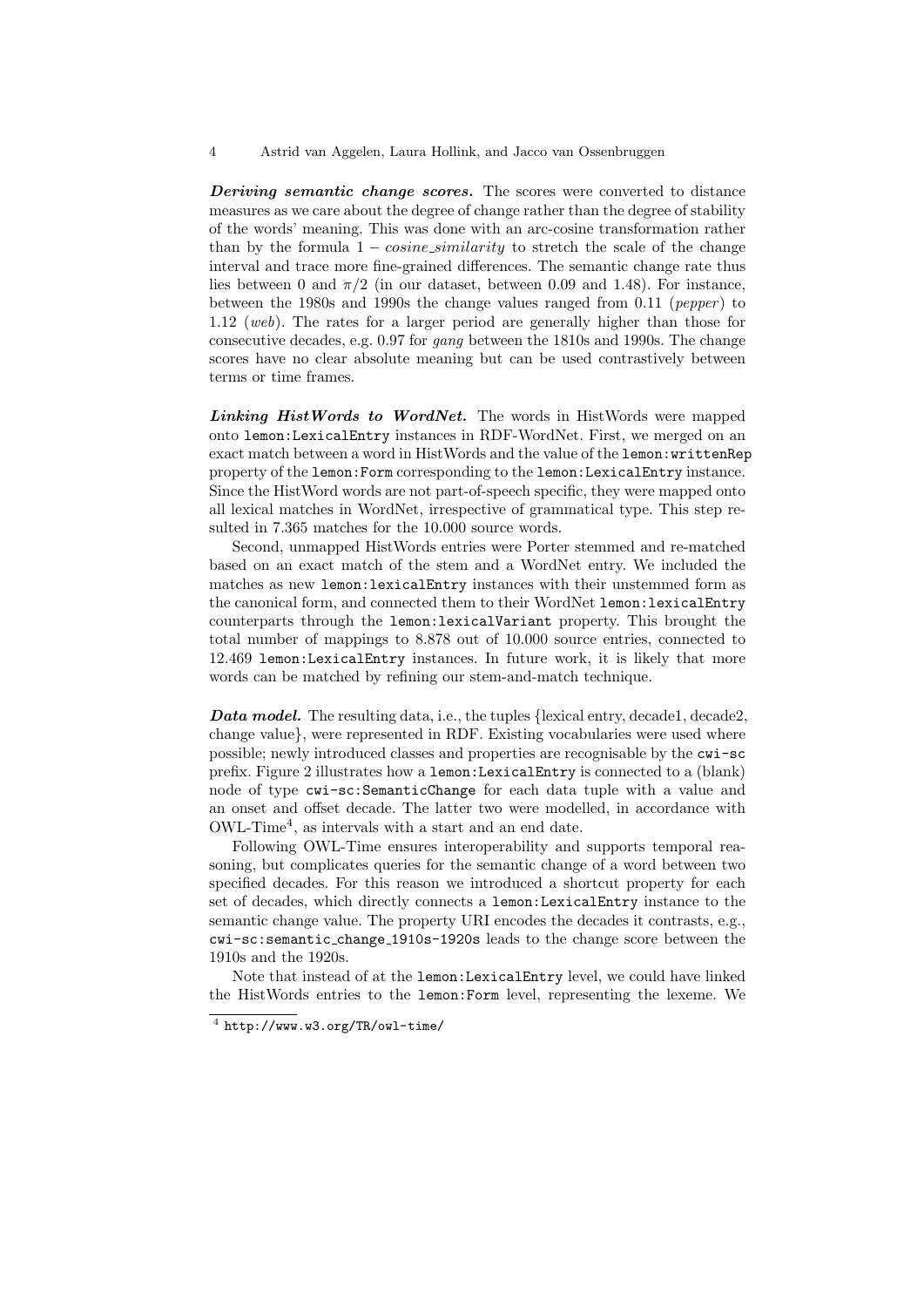decided against this since it would greatly complicate the queries that we anticipate at the LexicalEntry or Synset level, while yielding only 334 mappings to inflectional variants, part of which were now matched in the second mapping step.



Fig. 2. A model for connecting WordNet entries to cross-decade scores of lexical change. Prefix ot stands for OWL-Time and cwi-sc for the purpose-built vocabulary.

#### 4 Usage examples

We used the semantic web server ClioPatria [12] to query the RDF dataset of semantic change scores in combination with RDF-WordNet. Below we show example queries that exploit the connection to WordNet as a background source.

Example 1: average change per semantic/linguistic category. We collected the change rate between the decades 1810s and 1990s for all lexical entries as a proxy for their overall change score (alternatively, we could have averaged over all subsequent-decade scores), and related these scores to, first, their part of speech property, and second, the WordNet domain they belong to. Recall that the HistWord index consists of raw word forms; thanks to WordNet, we can annotate these with grammatical and semantic information.

Figure 3 summarises the results and shows the spread of the change scores grouped by the parts of speech distinguished in WordNet. It shows that the change rates are evenly distributed over the grammatical categories. Looking at the distribution over parts of speech of the word entries themselves (Table 1), though, we see that our dataset contains relatively many verbs and adjectives and few nouns as compared to WordNet.

Table 2 shows examples of semantic domains and the mean change score of their lexical entries. Words referring to processes, phenomena and events have seen a higher degree of change than words for food, feelings, or the weather.

Example 2: the relationship between polysemy and semantic change. The synset structure of WordNet provides a simple way to quantify the degree of polysemy of a word. Hamilton et al.[5] find a positive correlation between the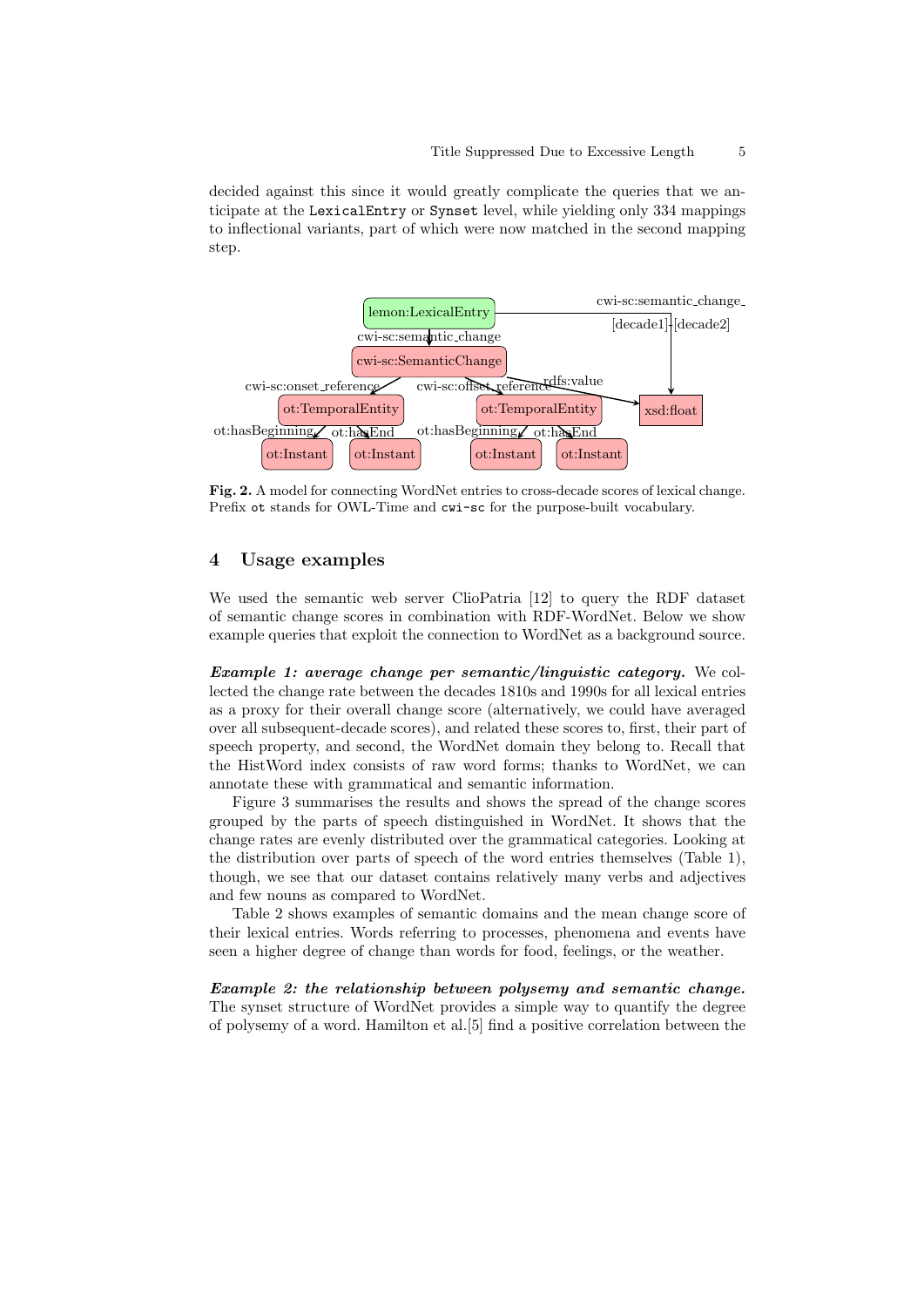

| POS          | dataset  |    | $%$ RDF-WN |                 |
|--------------|----------|----|------------|-----------------|
| noun         | 4410     | 44 | 118303     | 75              |
| verb         | 2021     | 20 | 11540      | 7               |
| adjective    | 1111     | 11 | 8358       | $\vert 5 \vert$ |
| adjective    | 1941     | 19 | 15068      | 10 <sup>1</sup> |
| satellite    |          |    |            |                 |
| adverb       | 504      | 5  | 4475       | $\vert 3 \vert$ |
| <b>TOTAL</b> | 9987 100 |    | 157744 100 |                 |

Fig. 3. The spread of the change score of lexical entries between the 1810s and 1990s by part of speech.

Table 1. The distribution over parts of speech of entries with a change score between 1810s and 1990s in our dataset and in RDF-WN.

| Mean change score Domain |                          | Mean change score Domain |                       |
|--------------------------|--------------------------|--------------------------|-----------------------|
|                          | $0.909$  noun.process    |                          | $0.814$ verb.body     |
|                          | $0.872$  noun.phenomenon |                          | $0.791$  noun.animal  |
|                          | $0.869$  noun.event      |                          | $0.784$ noun.food     |
|                          | $0.867$ noun.act         |                          | $0.778$ noun feeling  |
|                          | $0.86$  noun.possession  |                          | $0.737$ verb. weather |

Table 2. Examples of WordNet domains and the average change between the 1810s and 1990s (Avg) of their lexical entries.

degree of change of words and their polysemy. They quantify polysemy using a co-occurrence network derived from a large text corpus, under the assumption that polysemous words tend to co-occur with words that do not tend to mutually co-occur. We were curious if we found the same effect when quantifying polysemy directly based on WordNet, as the number of senses (synsets) related to a word.

We plot the change score for 1810s-1990s of each word form (again, as a proxy for the overall change, as do [5]) against the number of synsets related to that word form (Figure 4). One complicating factor is that a word form can be related to several lexical entries, for several parts of speech. Therefore, we also plot the change rate of lexical entries (rather than word forms) against their corresponding number of synsets. With neither of these tests, however, were we able to replicate the results of [5]: on our data we found just a very weak positive correlation (Kendall  $= 0.06$  and  $0.05$  for words and lexical entries, respectively).

Example 3: exploring senses responsible for semantic drift. Upon browsing the dataset, we came across the word yellow. While this term did not display a great degree of change for most decades, we noticed a local peak in change for time period 1910s-1920s, where the score went from 0.25 (for 1900s-1910s) to 0.28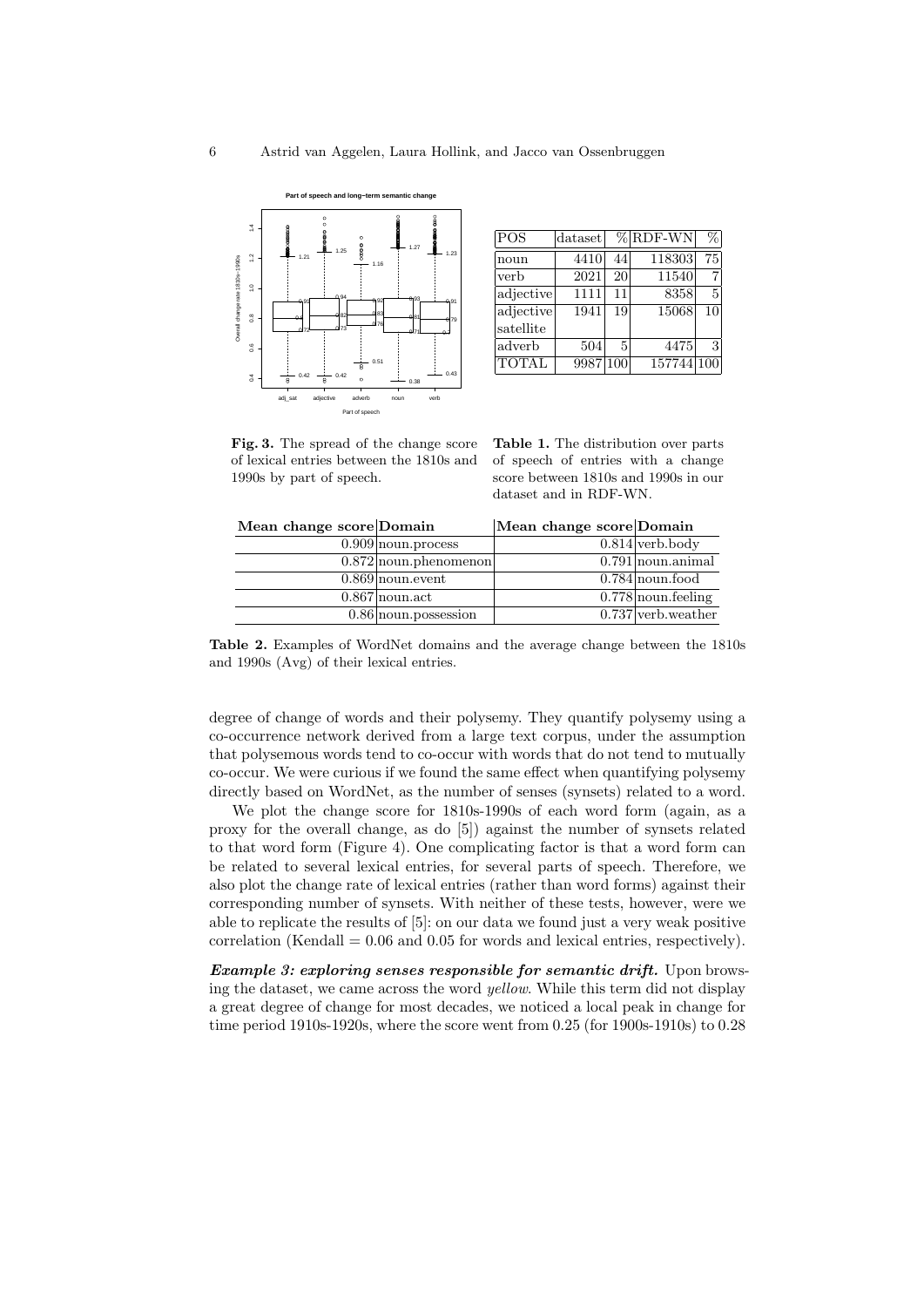to then fall back to 0.23 (1920s-1930s) and climb up again to 0.25 (1930s-1940s). Clicking through to the senses of the word yellow, as RDF-WordNet allows one to do, we found a sense unknown to us. In addition to the colour, yellow is an adjective meaning easily frightened, with synonyms such as chickenhearted. Maybe the word was used in the two World Wars to refer to not-so-brave soldiers? This would explain the observed peaks. Since the change scores are not part-of-speech-, let alone sense-disambiguated, the answer is not in our dataset. For conclusions we would need to go back to the underlying (open source) text corpus, Google N-grams, and have a close look at the term's occurrences. This example illustrates that our dataset is an addition to close reading methods.



Fig. 4. Number of synsets and overall change rate by term (left) and by lexical entry (right).

## 5 Discussion and future work

Taking HistWords and WordNet as data sources, this paper demonstrated why and how statistical findings of lexical semantic change can benefit from a connection to a structured knowledge base. Support for the opposite claim, that knowledge bases benefit from lexical change information, is left for future work.

We have shown how this project enables us to aggregate semantic change scores over semantic and linguistic categories. The queries also highlighted some limitations. Lexical change scores, although useful, are heavily refined. Derived from word vectors, distances no longer tell us anything about the nature of the contrasts between two words. The word vectors in turn are derived from mentions in a text corpus that are not included in the dataset itself. An open question remains what sort of data researchers in the field would like to see curated and integrated to benefit from a single source.